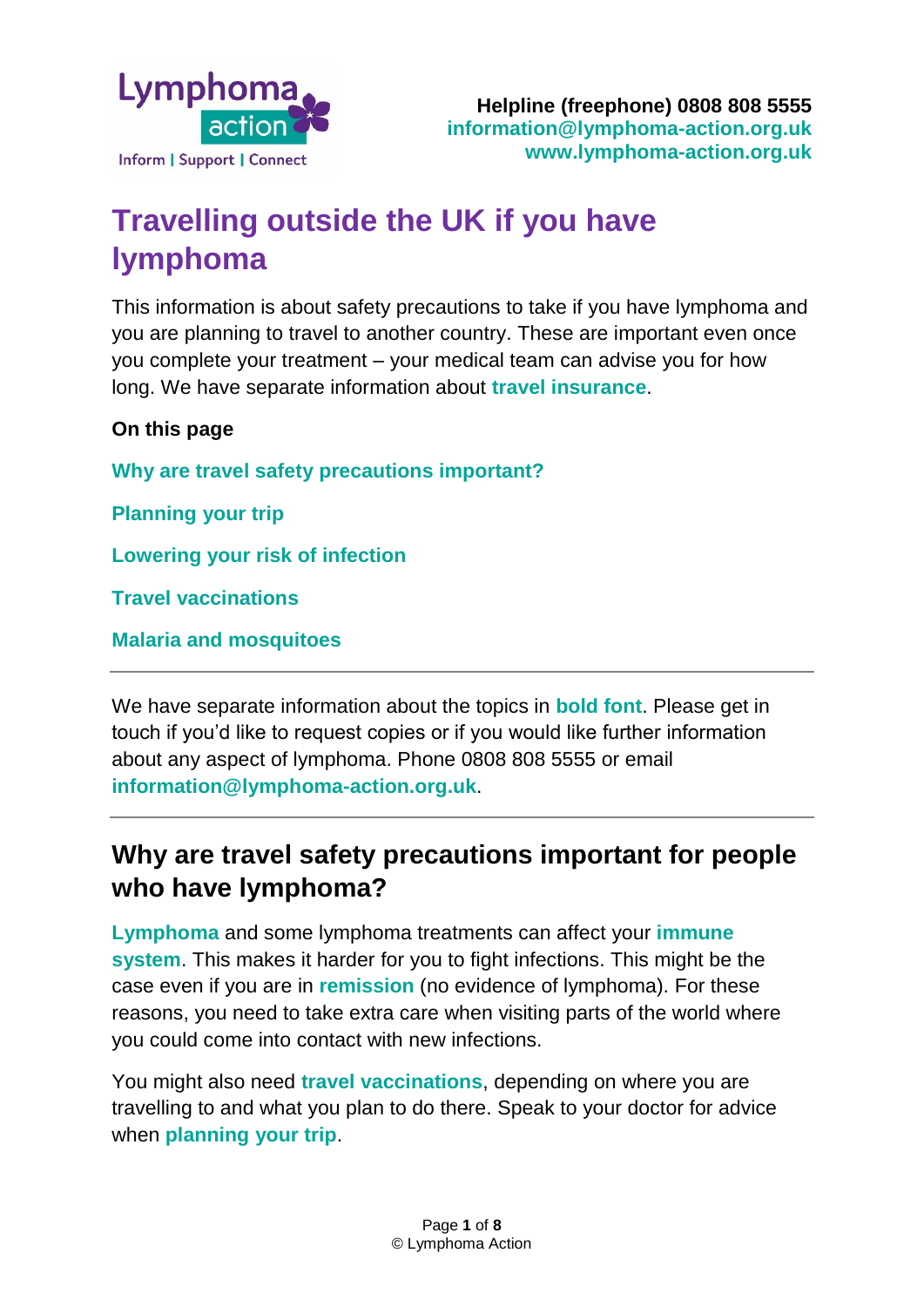If you have had your **[spleen](https://lymphoma-action.org.uk/about-lymphoma-what-lymphoma/lymphatic-system#spleen)** removed (**[splenectomy](https://lymphoma-action.org.uk/about-lymphoma-treatment-lymphoma/splenectomy-having-your-spleen-removed)**), you have a higher risk of developing [infections.](https://lymphoma-action.org.uk/about-lymphoma-side-effects-treatment/neutropenia-and-risk-infection) Even if you are on long-term antibiotics, it's still important to take steps to help **lower your risk of infection**.

## **Planning your trip**

Give some thought to your trip before you go, to help make your travel plans as safe as possible. Ask your hospital consultant, nurse specialist or GP for advice.

Keep in mind that some treatments for lymphoma, including **[radiotherapy](https://lymphoma-action.org.uk/about-lymphoma-treatment-lymphoma/radiotherapy)** and some types of **[chemotherapy](https://lymphoma-action.org.uk/about-lymphoma-treatment-lymphoma/chemotherapy)**, can make your **skin more sensitive to sunlight** (photosensitive). If you are planning to travel to a very sunny or cold country, speak to a member of medical team for advice about this.

- Seek medical advice about the safety of your plans, including how you'll travel, where you'll stay and what you'll do while you're away. Find out if there are any places or activities you should avoid.
- Find out what medical services are available where you're going and how to access them if you need them. If you are using a travel company, you could ask them for this information.
- If you are taking medication, pack some extra. You could split it between your flight and hand luggage, in case any luggage is lost. You might need to take a medical letter explaining why you have this medication, particularly if you have any of it by injection. Your clinical nurse specialist can provide this for you. If you have a mobile phone, you could take a photo of the letter so that you have a copy on it when you travel.
- Choose clean accommodation. Recent reviews from other people who have stayed there could be helpful. If the accommodation has a restaurant, it might have a hygiene rating you could check.
- Keep good personal hygiene. Wash your hands thoroughly before meals, after using the toilet and after using public facilities. Keep some sanitising gel with you in case soap and water isn't available.
- Get suitable **[travel insurance](https://lymphoma-action.org.uk/about-lymphoma-living-and-beyond-lymphoma-foreign-travel-precautions-and-vaccinations/travel)** in place before you go.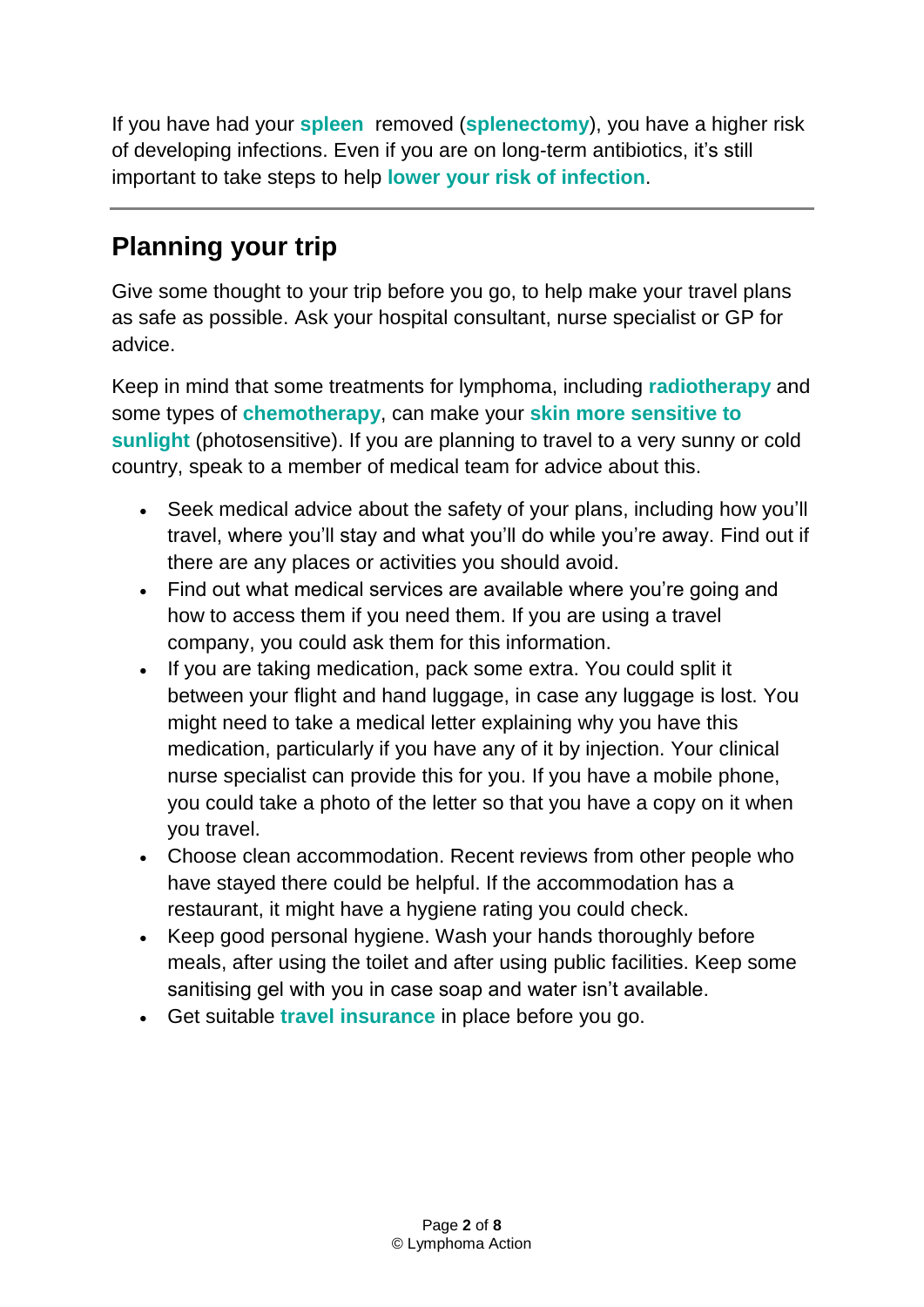**It can be a good idea to travel with a first aid kit containing basics such as paracetamol and oral rehydration sachets (in case of diarrhoea), as well as things to clean and dress wounds, such as anti-septic spray, saline wash, plasters and gauze.**

Aileen Chadwick, Macmillan Haematology Clinical Nurse

## **Lowering your risk of infection**

There are steps you can take to help lower your risk of infection while you are travelling outside the UK.

- Stay away from people with infections such as colds, chickenpox, diarrhoea and vomiting.
- **Protect yourself from mosquito bites**, which can cause diseases such as malaria.
- Sterilise your drinking water and the water you use to brush your teeth. The easiest way is to boil it. Note that bottled water can contain bacteria, which could be harmful to you if you have a lowered immune system. Avoid having ice in your drink, unless you are sure it's made from sterilised water.
- Don't eat salads or unpeeled fruit, unless you are sure they've been washed well in sterilised water. If you have a low white blood cell count (**[neutropenia](https://lymphoma-action.org.uk/about-lymphoma-side-effects-treatment/neutropenia)**), your medical team might give you further advice about food and drink.
- Be careful with food storage, particularly with meat and fish. The NHS website has information about **[how to store food safely](https://www.nhs.uk/live-well/eat-well/how-to-store-food-and-leftovers/)**.

**Be aware of any activities that carry a very high risk of infection. Anything that damages the skin, such as a cut from coral, has the potential to cause infection. Be careful to avoid insect bites and injuries. Keep any break to the skin covered and check for signs of infection, such as redness, weeping and feeling hot to the touch.** Lisa Casterallo, Macmillan Lymphoma Clinical Nurse Specialist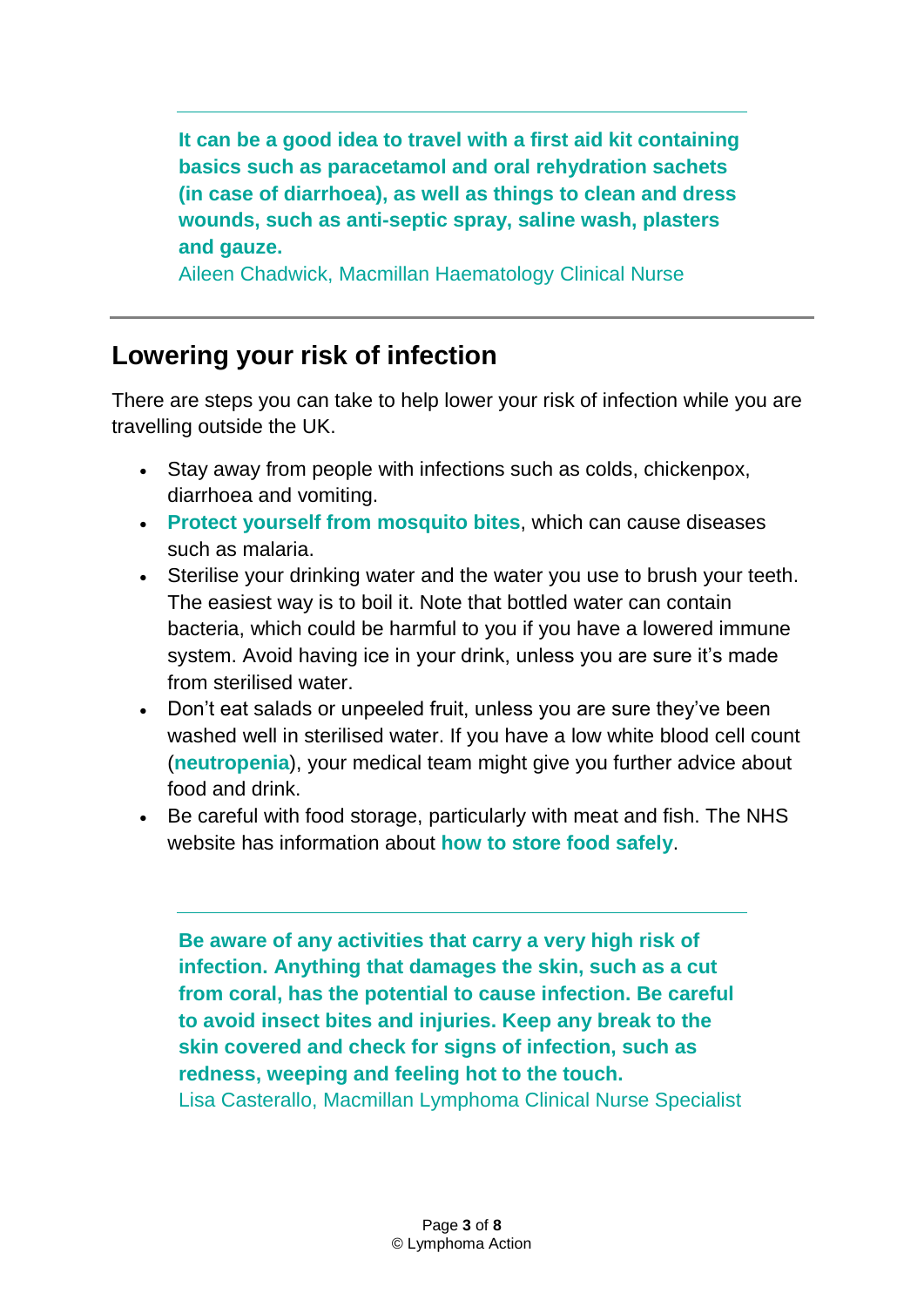We have more information about **risk [of infection](https://lymphoma-action.org.uk/about-lymphoma-side-effects-treatment/risk-infection)**, including ways to help prevent it.

## **Travel vaccinations**

You might need vaccinations before you travel to some parts of the world. These protect you from serious infections that are not found in the UK.

Ask your GP for advice about whether you need travel vaccinations and, if so, what vaccines are suitable for you. If you have lowered immunity, you might need other **[vaccines](https://lymphoma-action.org.uk/about-lymphoma-living-and-beyond-lymphoma/day-day-living#vaccinations)**, including those against influenza, meningococcal meningitis and pneumococcal infections.

Seek medical advice at least 8 weeks before your trip. Some travel vaccinations need to be given well before you travel to be effective. You might also need to allow time for them to be ordered in for you.

### **Where can I get travel vaccinations?**

Some vaccinations are available on the NHS at GP surgeries. These usually include vaccines against: hepatitis A, typhoid and cholera and polio. The polio vaccine is usually given as a combined diphtheria/tetanus/polio vaccine).

Some vaccinations are not available on the NHS (for example yellow fever, Japanese encephalitis and rabies vaccines). You have to pay for these vaccines at a pharmacy that offers travel health services or, in some cases, at a specialist licensed centre. Note that the yellow fever vaccine is a **live vaccine**, so it might be unsuitable for people who have lymphoma.

### **Are travel vaccinations safe for people who have lymphoma?**

Many vaccinations are safe and recommended for people who have lymphoma. Check with your GP before you have any vaccinations. If it's unsafe for you to have a vaccination, think carefully about the possible risks and benefits of making the trip.

#### **Inactivated vaccines**

These are made using killed bacteria or viruses and, in general, shouldn't cause any problems. Examples include vaccines against:

- cholera
- diphtheria
- flu (injectable version)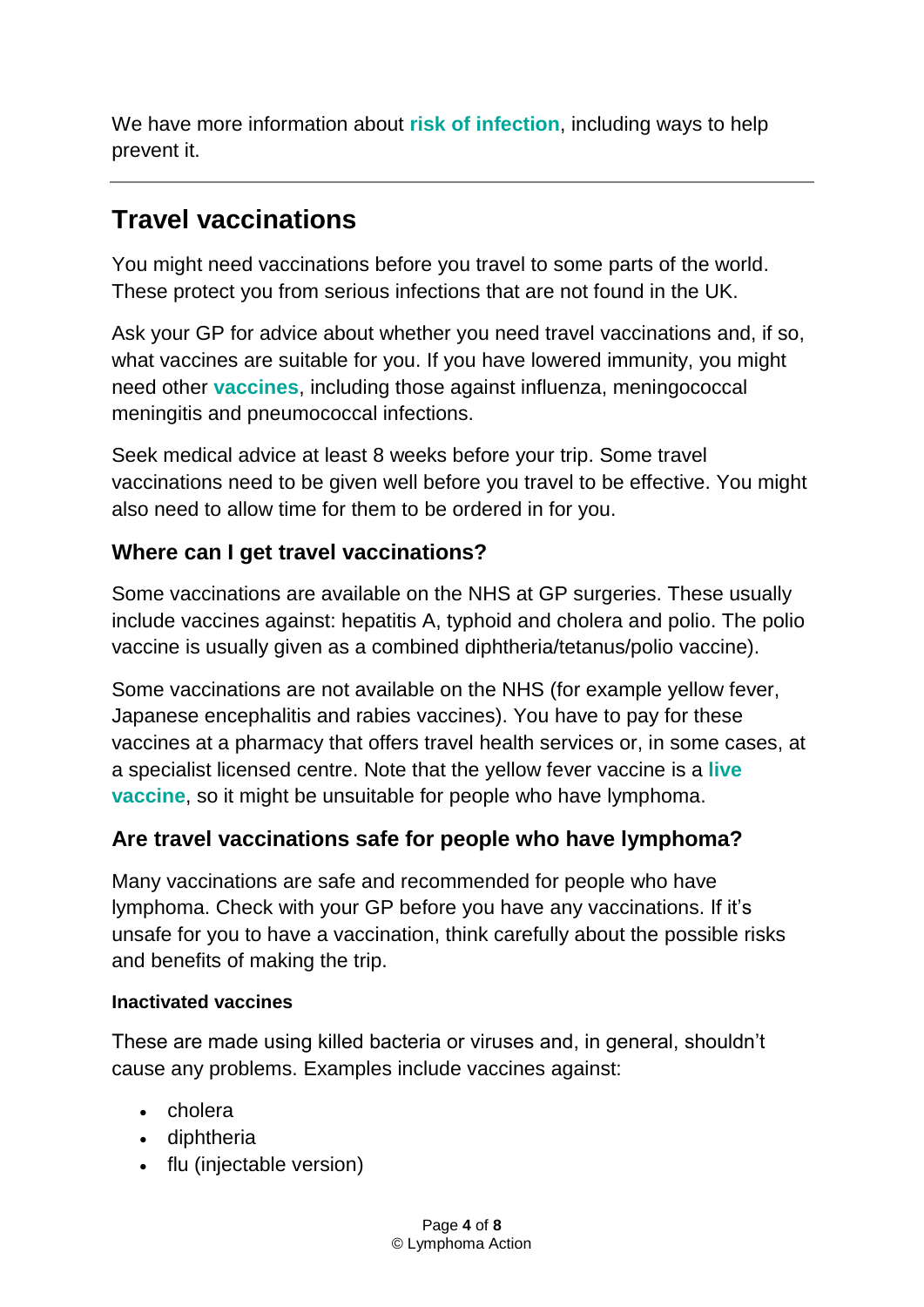- hepatitis A and B
- Japanese encephalitis
- polio
- rabies
- tetanus
- tick-borne encephalitis
- typhoid
- meningitis.

#### **Live vaccines**

Live vaccines are made using bacteria or viruses that are weakened but still alive. These vaccines might not be suitable people who have lymphoma because they could cause an infection.

Examples of live vaccines include those against:

- chickenpox
- measles, mumps and rubella (MMR vaccine)
- polio (oral vaccine)
- tuberculosis (BCG vaccine)
- typhoid (oral vaccine)
- vellow fever.

The Department of Health Guidelines say that you should not have live vaccines for at least:

- 3 months after finishing a course of high-dose **[steroids](https://lymphoma-action.org.uk/about-lymphoma-treatment-lymphoma/steroids)**
- 6 months after finishing treatment with **[chemotherapy](https://lymphoma-action.org.uk/about-lymphoma-treatment-lymphoma/chemotherapy)** or **[radiotherapy](https://lymphoma-action.org.uk/about-lymphoma-treatment-lymphoma/radiotherapy)**.
- 12 months after finishing treatment to dampen your immune system after a **[stem cell transplant](https://lymphoma-action.org.uk/about-lymphoma-treatment-lymphoma/stem-cell-transplants)**
- 24 months if you had **[graft-versus-host disease](https://lymphoma-action.org.uk/about-lymphoma-treatment-lymphoma-stem-cell-transplants/donor-stem-cell-transplants#gvh-disease)** (GvHD).

You can find information about **[immunisation against infectious](https://www.gov.uk/government/collections/immunisation-against-infectious-disease-the-green-book)  [diseases](https://www.gov.uk/government/collections/immunisation-against-infectious-disease-the-green-book)** on the GOV.UK website. **[The Green Book](https://www.gov.uk/government/collections/immunisation-against-infectious-disease-the-green-book#the-green-book)** has information about immunisation.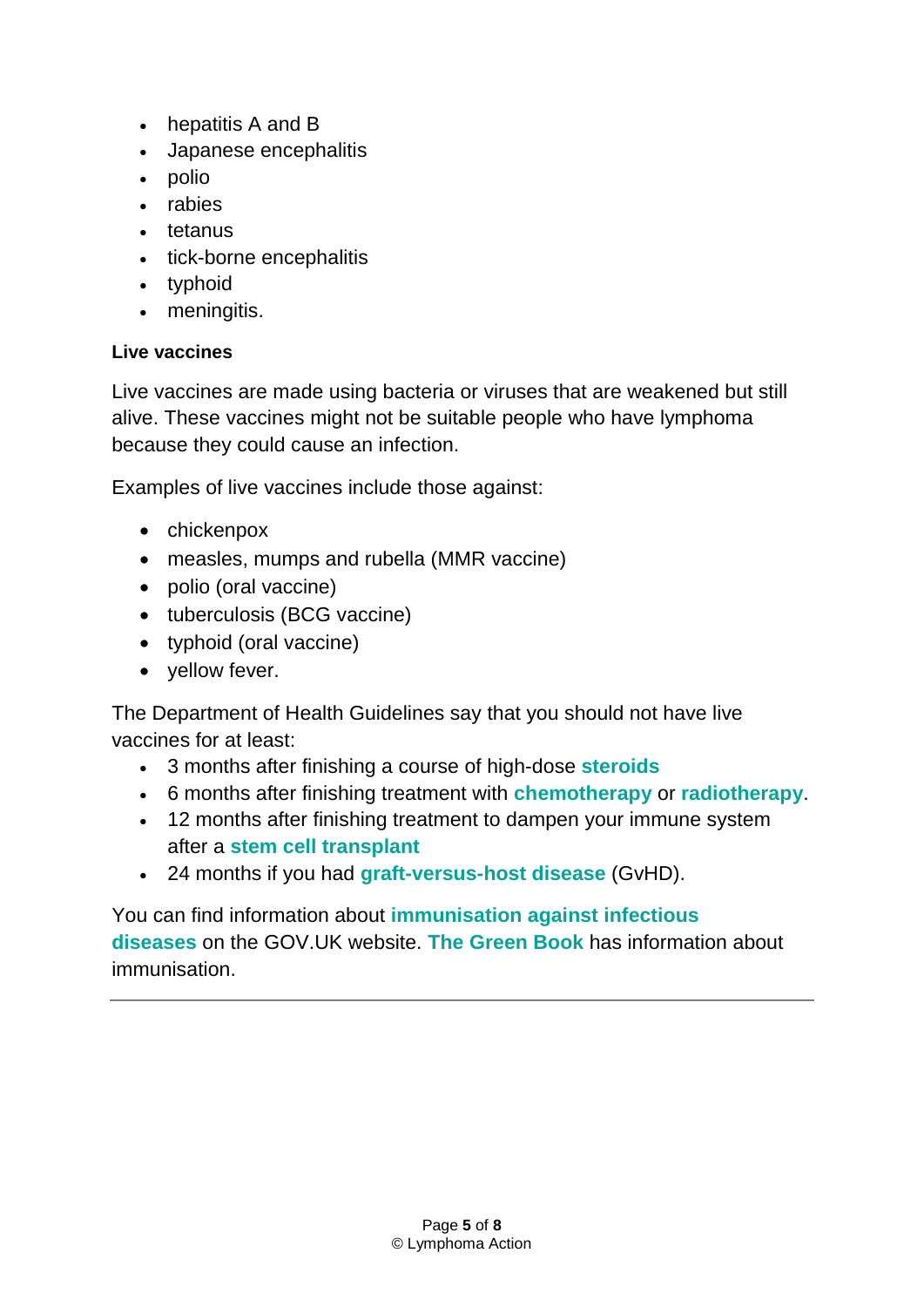## **Malaria and mosquitoes**

Malaria is a serious tropical disease carried by some types of mosquito. They spread it when they bite. The risk of developing malaria is higher in tropical and subtropical parts of the world, including Africa, parts of Asia and South America. The Travel Health Pro website has information about travel safety when visiting **[particular countries](https://travelhealthpro.org.uk/countries)**, including about the risk of malaria.

If you have lymphoma, you should be particularly cautious about travelling to areas where malaria is widespread. If you have had your spleen removed (**[splenectomy](https://lymphoma-action.org.uk/about-lymphoma-treatment-lymphoma/splenectomy-having-your-spleen-removed)**), you are more at risk of becoming very unwell if you develop malaria.

### **Protecting yourself from mosquito bites**

To help prevent being bitten by mosquitoes:

- Use an insect repellent. Products containing the active ingredient DEET (N,N-Diethyl-m-tolumide) are generally considered to be most effective.
- Sleep under a mosquito net. The **[Malaria Consortium](https://www.malariaconsortium.org/)** recommends using a net that has been treated with a long-lasting insecticidal (LLIN).
- Use air conditioning if it's available. This helps to cool the room without opening windows, which can prevent mosquitoes from getting in. Mosquitoes are generally less active in lower temperatures too. A fan might also help to keep mosquitoes away if you sleep directly under the air movement.
- Wear clothes that cover as much skin as possible mosquitoes cannot bite through material.

More information about mosquito bite avoidance is available on the **[UK](https://www.gov.uk/government/publications/mosquito-bite-avoidance-for-travellers)  [government website](https://www.gov.uk/government/publications/mosquito-bite-avoidance-for-travellers)** and on the NHS Scotland **[Fit for Travel website](https://www.fitfortravel.nhs.uk/advice/malaria/mosquito-bite-avoidance)**.

### **Anti-malaria tablets**

Anti-malarial tablets can significantly lower your risk of getting malaria.

Your GP can advise you on if and when you need anti-malaria tablets and which type is most suitable for you. They consider factors such as your age, medical history, whether you're currently having treatment for your lymphoma and where you are travelling to. Some tablets need to be taken for a few weeks before you travel, so make sure you seek medical advice in plenty of time.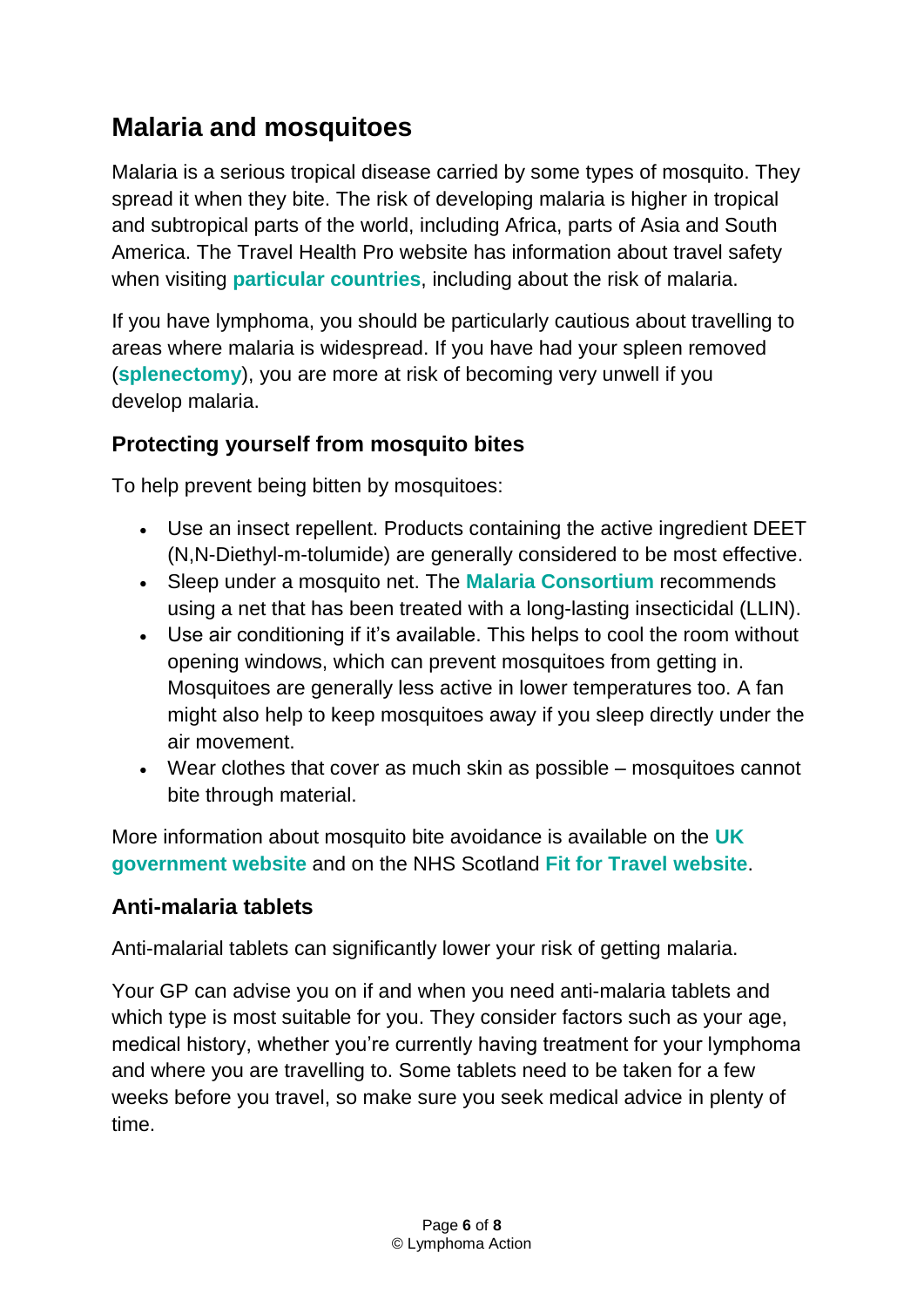Anti-malaria tablets are not available on the NHS. Your GP can give you a prescription for them but you need to pay for them in full.

You can read the full **[Malaria prevention guidelines for travellers from the](file://///LADC2020/publication/Publications%20folder/Information%20products%20-%20LYMweb%20numbers/LYMweb0095ForeignTravel/Malaria%20prevention%20guidelines%20for%20travellers%20from%20the%20UK)  [UK](file://///LADC2020/publication/Publications%20folder/Information%20products%20-%20LYMweb%20numbers/LYMweb0095ForeignTravel/Malaria%20prevention%20guidelines%20for%20travellers%20from%20the%20UK)** document on the GOV.UK website.

### **References**

The full list of sources used in the preparation of this information is available on request. Please contact us by email at **[publications@lymphoma](mailto:publications@lymphoma-action.org.uk)[action.org.uk](mailto:publications@lymphoma-action.org.uk)** or telephone on 01296 619409 if you would like a copy.

## **Acknowledgements**

- Lisa Castellaro, Macmillan Lymphoma Clinical Nurse Specialist, University Hospitals Bristol and Weston NHS Foundation Trust
- Aileen Chadwick, Macmillan Haematology Clinical Nurse Specialist, Manchester Royal Infirmary NHS Foundation Trust.
- We would like to thank the members of our Reader Panel who gave their time to review this information.

Content last reviewed: November 2020 Next planned review: November 2023 LYMweb0095TravelOutside2020v3



#### **© Lymphoma Action**

Tell us what you think and help us to improve our resources for people affected by lymphoma. If you have any feedback, please visit **lymphomaaction.org.uk/Feedback** or email **publications@lymphoma-action.org.uk**.

All our information is available without charge. If you have found it useful and would like to make a donation to support our work you can do so on our website

**lymphoma-action.org.uk/Donate**. Our information could not be produced without support from people like you. Thank you.